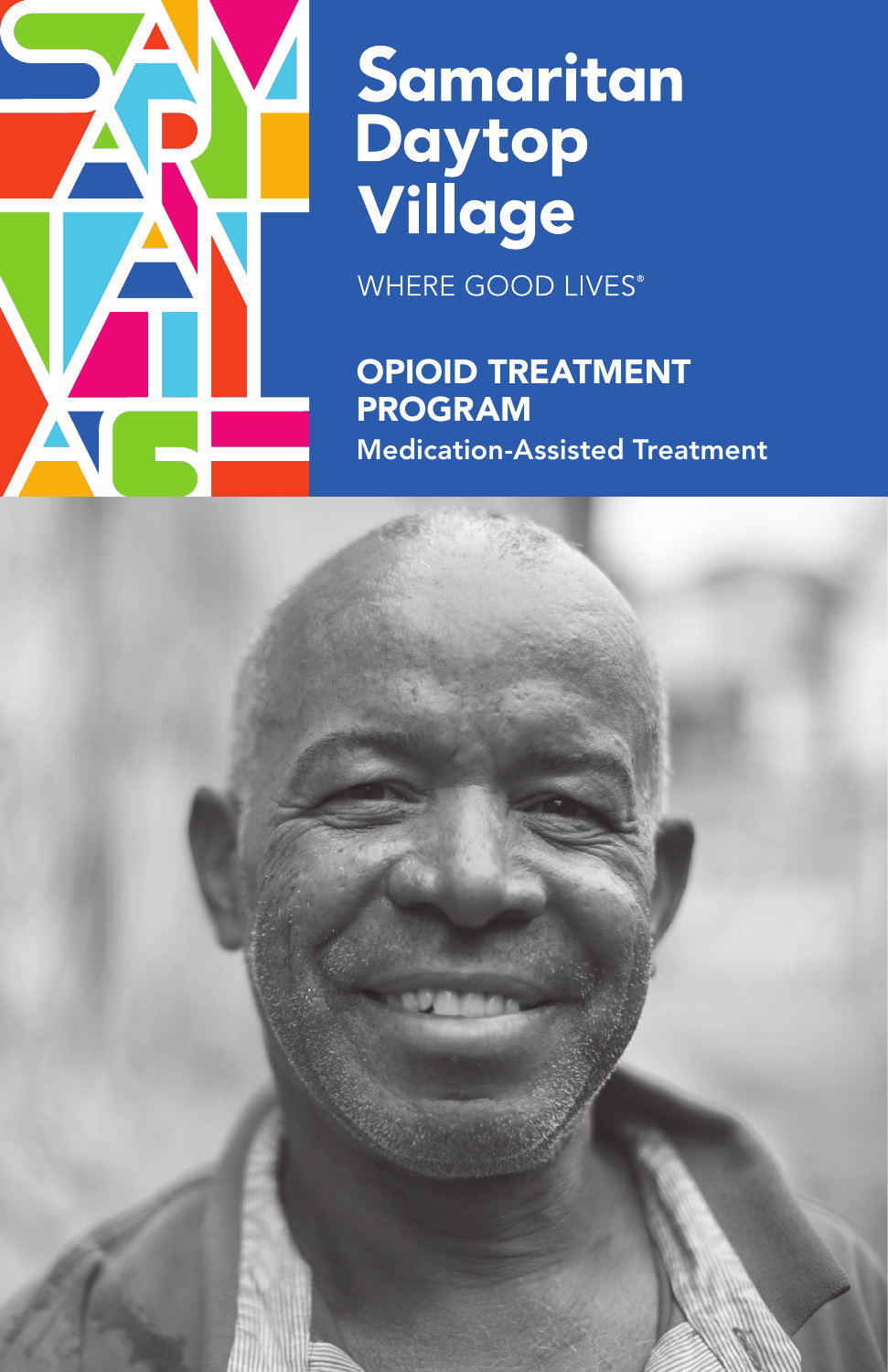# OPIOID TREATMENT PROGRAM

## Medication-Assisted Treatment: Choices for a Healthy Lifestyle

Samaritan Daytop Village offers patients holistic, medication-assisted treatment for opioid addiction at its Opioid Treatment Program.

Using evidence-based treatment and behavioral interventions, we help patients lay the groundwork for recovery from addiction to opioids.

The Opioid Treatment Program relies on medication-assisted treatment – utilizing Methadone or Suboxone – to transition patients into recovery and reclaim active and meaningful lives again. Research has shown that these safe, effective medications reduce the cravings and withdrawal symptoms commonly associated with opioid addiction.

For the best outcomes, patients should participate in a comprehensive medication-assisted treatment program that includes counseling (through in-person or telehealth sessions), social support services, and clinically prescribed medications.

Our dedicated staff works with each patient to help them manage their addiction, develop healthy, supportive relationships and live a balanced lifestyle. The team provides patients with the ability to integrate treatment into their daily routines at work and at home.

Opioid Treatment is the right choice if you:

- Have a serious heroin, fentanyl, morphine, or other opiate addiction
- Tried to detox and have been unable to stay drug free
- Are ready to reconnect with your family and loved ones

Samaritan Daytop Village operates two Opioid Treatment Programs in the Bronx. Both are licensed by the New York State Office of Addiction Services and Supports (OASAS), registered by the U.S. Drug Enforcement Administration, certified by SAMHSA Center for Substance Abuse Treatment, and accredited by the Joint Commission.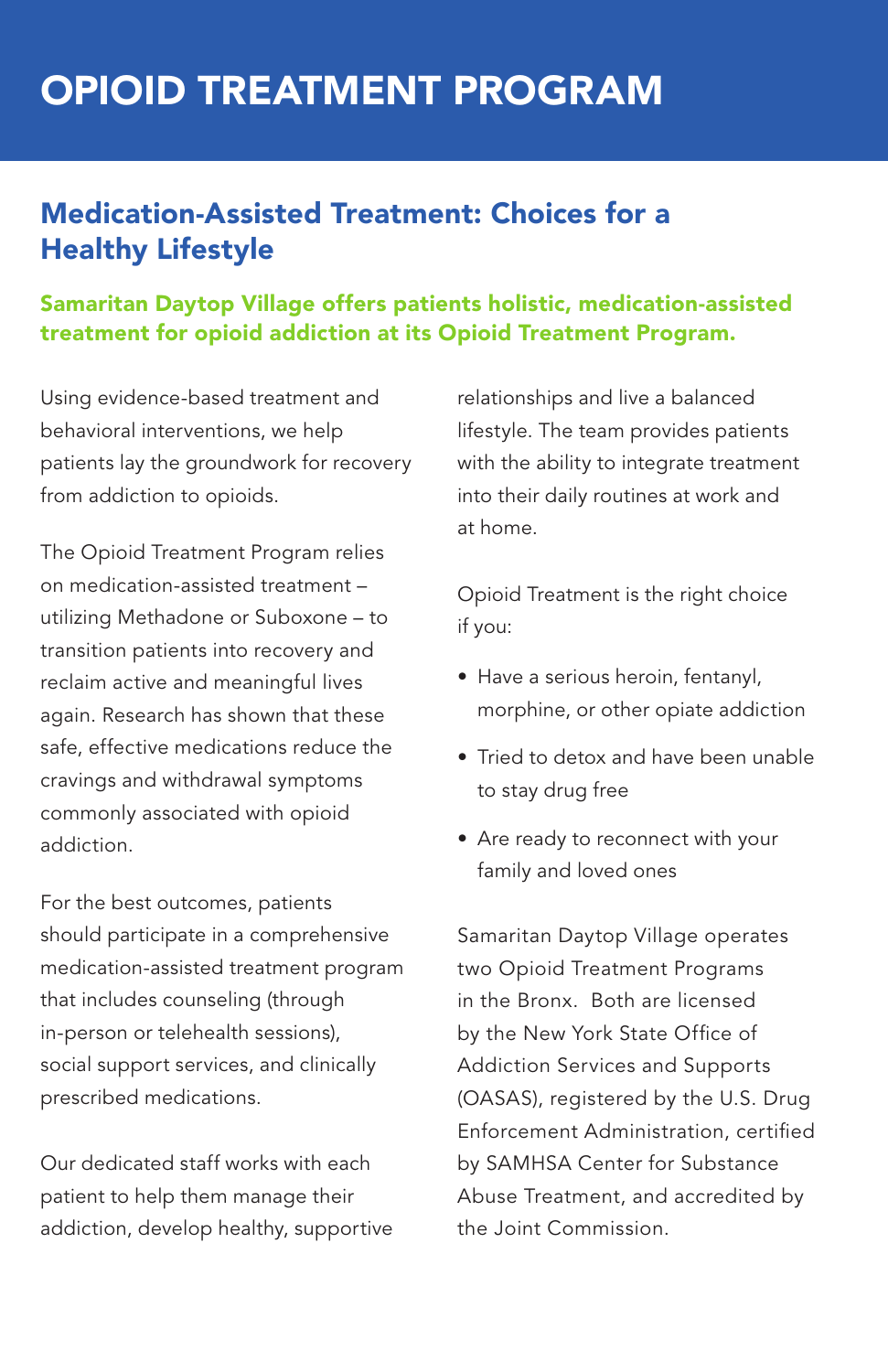



# Services for Individuals

#### Our Opioid Treatment Program serves all adults 18 years of age and older.

#### Services include:

- Methadone or Suboxone treatment
- Individual and group counseling
- Therapeutic services:
	- Cognitive behavior therapy
	- Relapse prevention
	- Stress management/coping skills
- Evidence-based groups (co-ed and gender specific)
	- Anger management
	- Thinking for a Change™
	- Trauma-informed care
- Family services
	- Family counseling
	- Parenting counseling
- Other
	- Narcotics Anonymous groups
	- Harm reduction
	- LGBTQ+ groups
	- Peer-based services/Recovery Coaches
	- Telehealth
	- Telephone wellness checks

Samaritan Daytop Village accepts Medicaid, Medicare and most major medical insurance plans including those from New York State Medicaid Managed Care providers. We offer bilingual services at our ADA-compliant facilities.

For more information, contact one of our Opioid Treatment Programs directly.

#### Hours of Operation:

Monday – Friday, 6:30 a.m. – 2 p.m. Saturdays, 6:30 a.m. – 11:30 a.m.